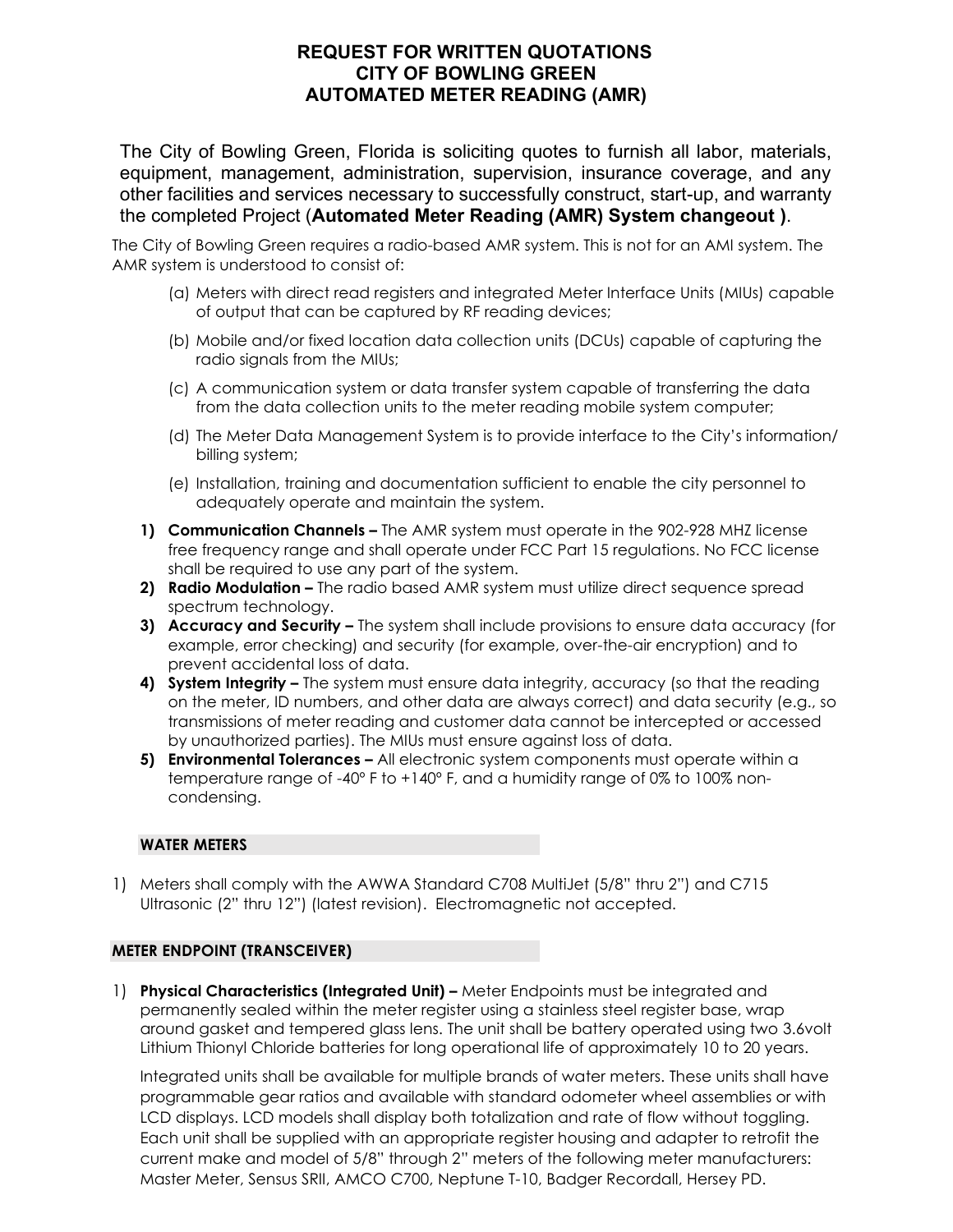- 2) **Physical Characteristics (Non-Integrated External) Unit Non-integrated or wired endpoints** are acceptable for commercial meters or to provide connectivity to meter brands other than the brand proposed. Dimensions should measure 5"x3"x1.5". The MIUs shall be housed within a high density ABS plastic enclosure. The unit shall be battery operated using two 3.6volt Lithium Thionyl Chloride batteries for long operational life of approximately 10 to 20 years.
- 3) **ID Number –** Each MIU shall have a unique, non-programmable permanent ID number. However, the MIU must allow for a separate programmable ID number provided by the utility if required.
- 4) **Programmability –** Register integrated MIUs shall be ground shipped programmed and initialized. However, the MIU must be capable of two-way communication for field programming of a user selected ID number or for resetting specific alarm codes. Programming must be accomplished without removing the MIU from a pit, basement or wall application.
- 5) **Leak Detection –** The endpoints within the system should monitor water consumption through the meter and shall specifically indicate possible leaks, as alarm flags to the route management software, whenever the meter has not detected zero consumption for three hours within a single twenty-four hour time period.
- 6) **Tamper Detection –** The endpoints within the system shall contain tamper detection circuitry and software, which identifies tamper as alarm flags to the route management software, whenever the endpoint has been tampered with magnetically.
- 7) **Back Flow Detection –** The endpoints within the system should specifically indicate, as alarm flags to the route management software, whenever there is an unusual amount of counter clockwise registration or back flow.
- 8) **Data Logging –** All endpoints shall possess data logging capabilities with a minimum of 4,000 data points. Data shall be downloaded from the endpoints through use of the MDCU without the need for physical contact or connection with the endpoint.
- 9) **Environmental Tolerance –** The endpoints must operate in conditions subject to water submergence (i.e. meter boxes or vaults) with a water submergence rating consistent with IP68. External or wired MIU enclosures shall be composed of UV-inhibiting ABS or similar material further sealed and totally encapsulated with an electrostatic gel that eliminates moisture intrusion.
- 10) **Labeling –** The endpoint shall be permanently labeled with manufacturer's name, model number, Identification Number, required FCC labeling. External or wired MIUs must also include input/output connections and date of manufacture.
- 11) **Mounting –** The external endpoint shall include features to facilitate mounting to masonry, wood, pipe or any other building materials.
- 12) **Meter box installation –** The endpoint must operate from within a meter box/vault. No antenna or other portion of the MIU may project through the lid or cover unless the pit is continually submerged in water or there exists a harsh "RF interference" environment. The system must provide for optional external antennas for any "hard to read" units that meet these conditions.
- 13) **MIU Warranty –** All endpoints, register integrated or non-integrated, supplied in connection with this proposal shall be guaranteed to be free from defects in materials and workmanship for a period of 10 years from the date of purchase. Additionally, a 10-year pro-rated warranty shall also be provided increasing the total warranty period to 20 years.

# **MOBILE DATA COLLECTION UNIT (MDCU)**

1) **Mounting and Power –** The MDCU must be a portable interrogator designed to operate from within a vehicle. The unit must be capable of transfer between vehicles without difficulty. The mobile interrogator should be powered from the vehicle battery. There must be a back-up battery to preserve internal memory.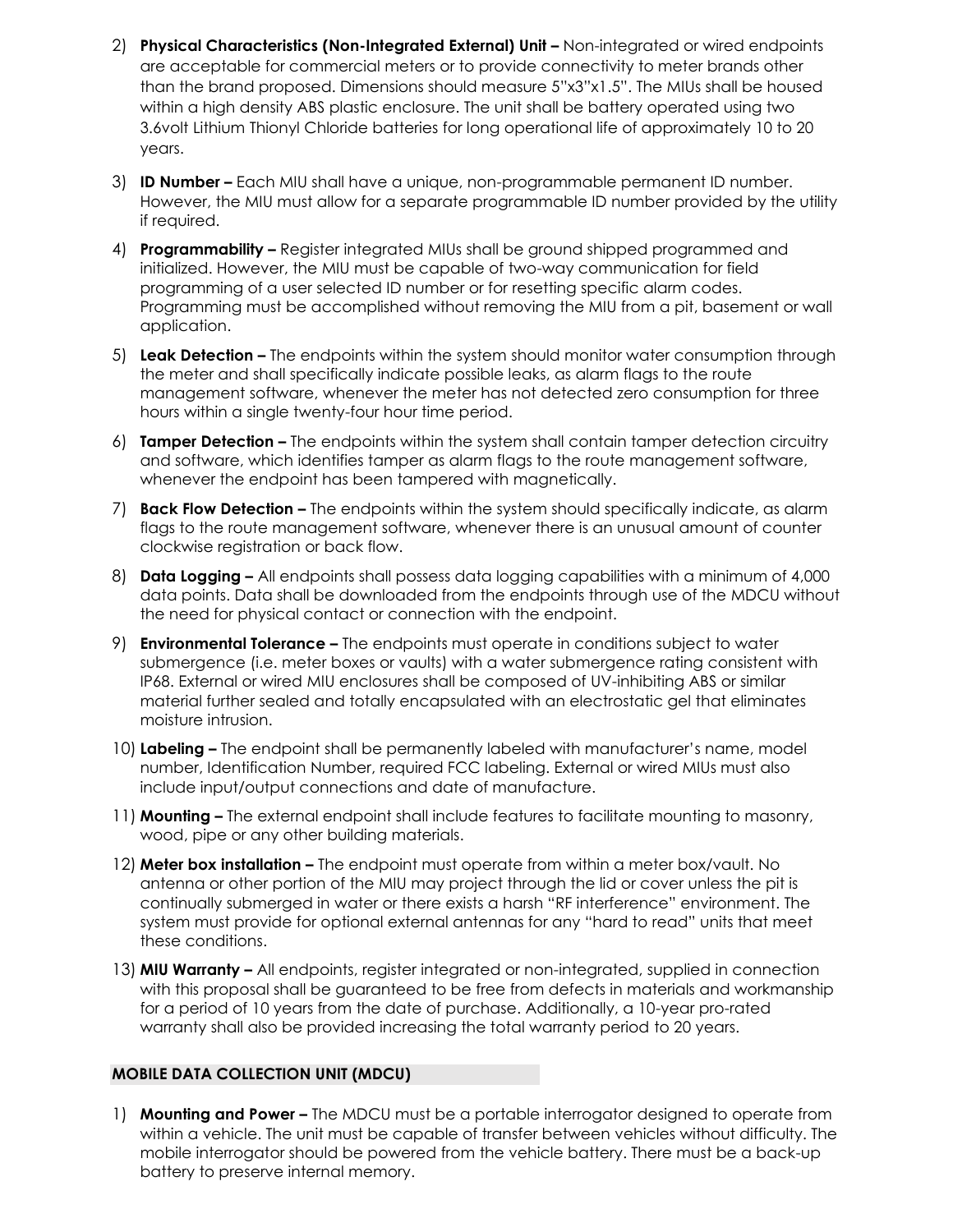- 2) **System Operation –** The MDCU will provide signals such as audible tones to the driver during the reading of a route so that the driver will not have to take his or her eyes off the road. The reading software shall process all incoming RF data within range of the Receiver. Readings shall be automatically inserted into the correct account records based upon an endpoint/Meter ID search. Once started, the reading software shall not require user intervention.
- 3) **System Software –** The reading system software shall be a true Windows 32bit application. Any databases used shall be ODBC compliant meaning the district can access their data without the reading system software *(i.e. Microsoft Office, Crystal Report Writer)*. Route data and incoming reading data shall be optionally displayed in a text format or, graphically displayed on maps showing water utility streets and roads. The reading system software shall provide a function to determine meter latitude & longitude based on meter service address. Read and unread meters shall be displayed at the same time. The reading system software shall flag all problem codes such as tamper detection, no-reads, etc.
- 4) **System Reports –** The reading system software must provide the ability to create and modify system reports with a third party report writer such as Crystal reports. Standard reports shall include but not be limited to the following:
	- (a) **Reading Master Report –** Master list showing Customer Name, Service Address, Meter ID, Previous Reading and High Read Limit.
	- (b) **Reading Exception Report –** A list showing all readings that failed the high/low limit test, zero usage test or unread meter.
	- (c) **Meter Alert Report –** A report designed to list problem meters. Problems reported should include Leak Alarms, Back Flow or Tamper.
	- (d) **Orphan Read Report –** A listing of radio readings received but not found in reading route.
- 5) **Control Computer –** The system should operate using a standard laptop computer with an RS-232 serial port. The MDCU shall include the Intel® Core™ Duo Processor, 512MB SDRAM minimum, easily removable and shock mounted hard drive with a minimum capacity of 60GB, integrated 1.44MB floppy drive, CD-ROM and a 3-Year manufactures warranty. Additional interfaces should include a wired and wireless network interface, modem, USB and serial ports. The display shall be a minimum 15" Active Matrix Color LCD and 128MB VRAM.
	- (a) **Transceiver –** The Mobile Data Collection Unit (MDCU) shall utilize a transceiver that must operate in the 902-928 MHZ license free frequency range and shall operate under FCC Part 15 regulations. The transceiver shall connect to the control computer through the use of either a standard serial or USB port. It shall be capable of receiving either single channel or frequency hopping spread spectrum transmissions from the MIU. It shall be powered by the vehicle's 12volt cigarette lighter adapter with a reserve battery life of approximately 3 hours. The transceiver shall be furnished with all cables and suitable magnetic mount antenna.
	- (b) **Migration to Fixed System –** The City of Bowling Green Utilities desires that the mobile AMR radio system be capable of conversion to a fixed network radio system as part of its future enhancement. Any future design or technological radio changes should be compatible with the current radio system being implemented to protect current investments in equipment and training.
	- (c) **Field Programming and Testing –** The MDCU should include software for field programming and testing of the MIUs. The system must allow for single unit or batch programming. Please indicate if additional equipment is required for programming and testing MIUs.
	- (d) **Manual Entry –** The system must permit manual entry of meter readings and comments.
	- (e) **Software Documentation –** Documentation shall be and shall include at a minimum: system overview description, record layouts, description of program function and logic, operating procedures, screen layouts, data entry procedures, report descriptions and descriptions of all user options.